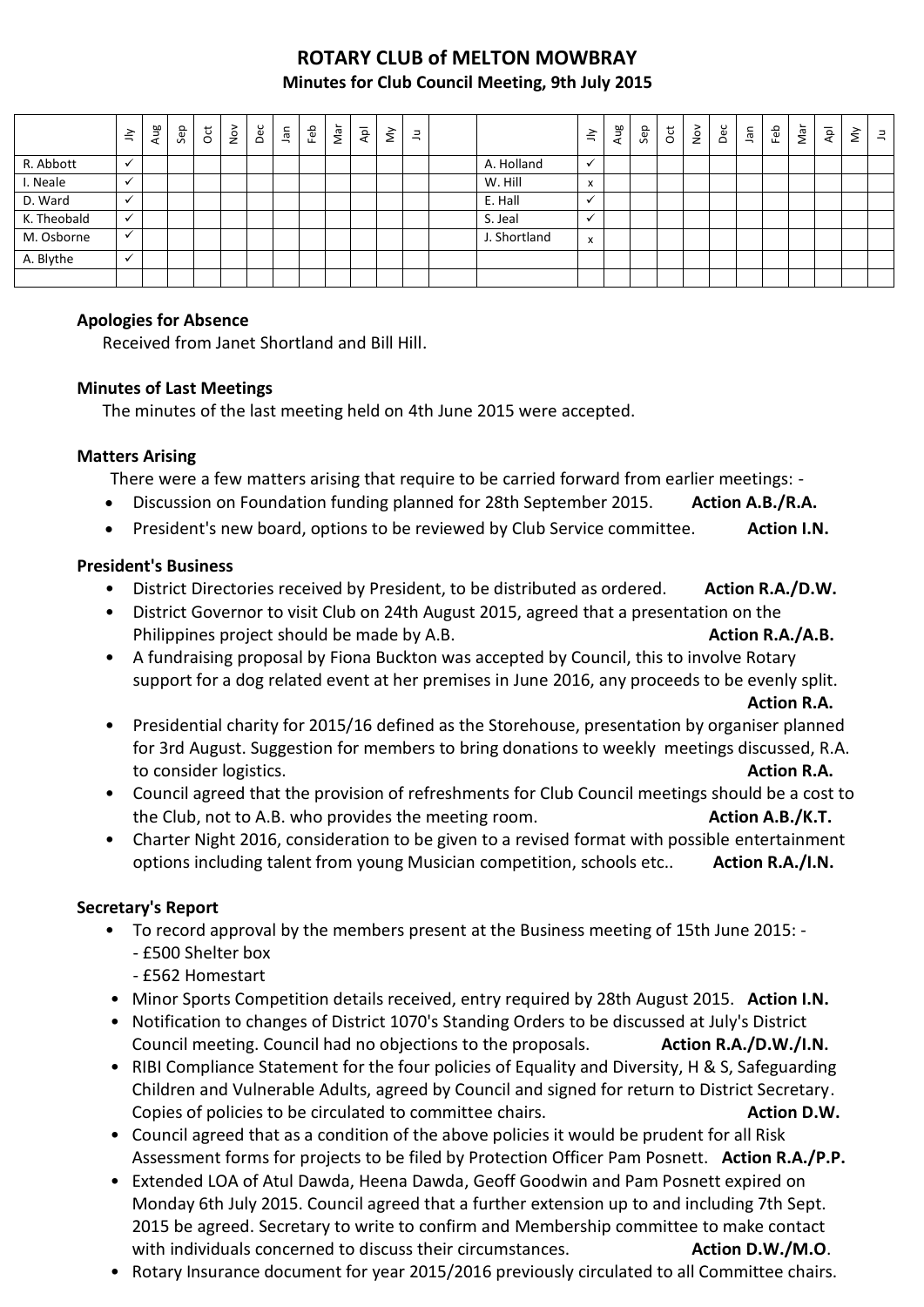# **Treasurer's Report**

Statements of receipts and payments for the General Account and the Charity Account for the period 4th June to 30th June were presented by the Treasurer. These showed a balance on the General bank account of £4271 which includes four early subscription payments for the year 2015/16. A balance of £6483 on the Charity bank account, against allocated funds of £7332 reflecting the inclusion of anticipated Gift Aid payments.

Committee balances were reported as follows: -

- Community £3383, after payment of £1000 agreed for Art group project, the majority of this balance will be required for Kids Out funding.
- International £1785, of which £466.45 allocated for Polio challenge, Treasurer to action payment, £500 agreed payment to Foundation, and £500 for Philippines project for buildings painting (plus a £500 approved District grant). **Action K.T. Action K.T.**
- Youth £551, income mainly from committee members by Duck selling.

A decision is required on committee responsibility for management of Life Education and Warning Zone projects. Life Education accounts are awaited before considering future support. **Action R.A.**

## **Diary**

- Foundation funding options presentation by A.B. + ?, planned for 28th September 2015.
- Summer Ball on 19th September.
- Classic Vehicle Event on 6th September.
- Concert in St Mary's Church on 16th October.

### **Membership (including Vocational)**

- A comprehensive Membership attendance and Membership review report was tabled by M.O.
- Recruitment a priority, a need to involve all Club members in the recruitment process, particularly with membership nominations. M.O. to speak to Club on 27th July 2015 on this subject, with a possible recruitment event to follow, planned for Oct/Nov 2015. **Action M.O.**
- The Interact Club had made four £500 presentations to good causes from their raised funds on 26th June at MV16.
- Other forms of membership under consideration with possibilities of Associate or Corporate memberships. However the present satellite club meetings were on hold until September 2015.
- Almoner, potential to extend present role with more support. Club Service considered a suitable committee. **Action M.O./I.N. Action M.O./I.N.**

### **Club Service, Fundraising and Communications**

- Calendar developing, the planning for the Classic Vehicle event taking present priority with good publicity progressing. **Action I.N. Action I.N. Action I.N. Action I.N.**
- Club Photographer, it was agreed that I.N. would act as a liaison between E.H., J. Joseph-Hinde, and Jane Abbott in the provision of photographic support, the event report however should be prepared by the project organiser or their committee nominee. **Action I.N./Committee Chairs**

### **Youth**

- Youth committee active with E.H. attending three events in the last week and another planned.
- The Young Chef competition in the early stages of organising, offers of various levels of support received from Jenny Foreman and Jane Abbott. Penny Hancox approached as event organiser.
- The Warning Zone open evening had taken place and attended by M.O. who considered the new facilities a success. A suggestion that Youth and Community committees work together on such projects as Life Education and Warning Zone was well received. **Action E.H./A.H**.